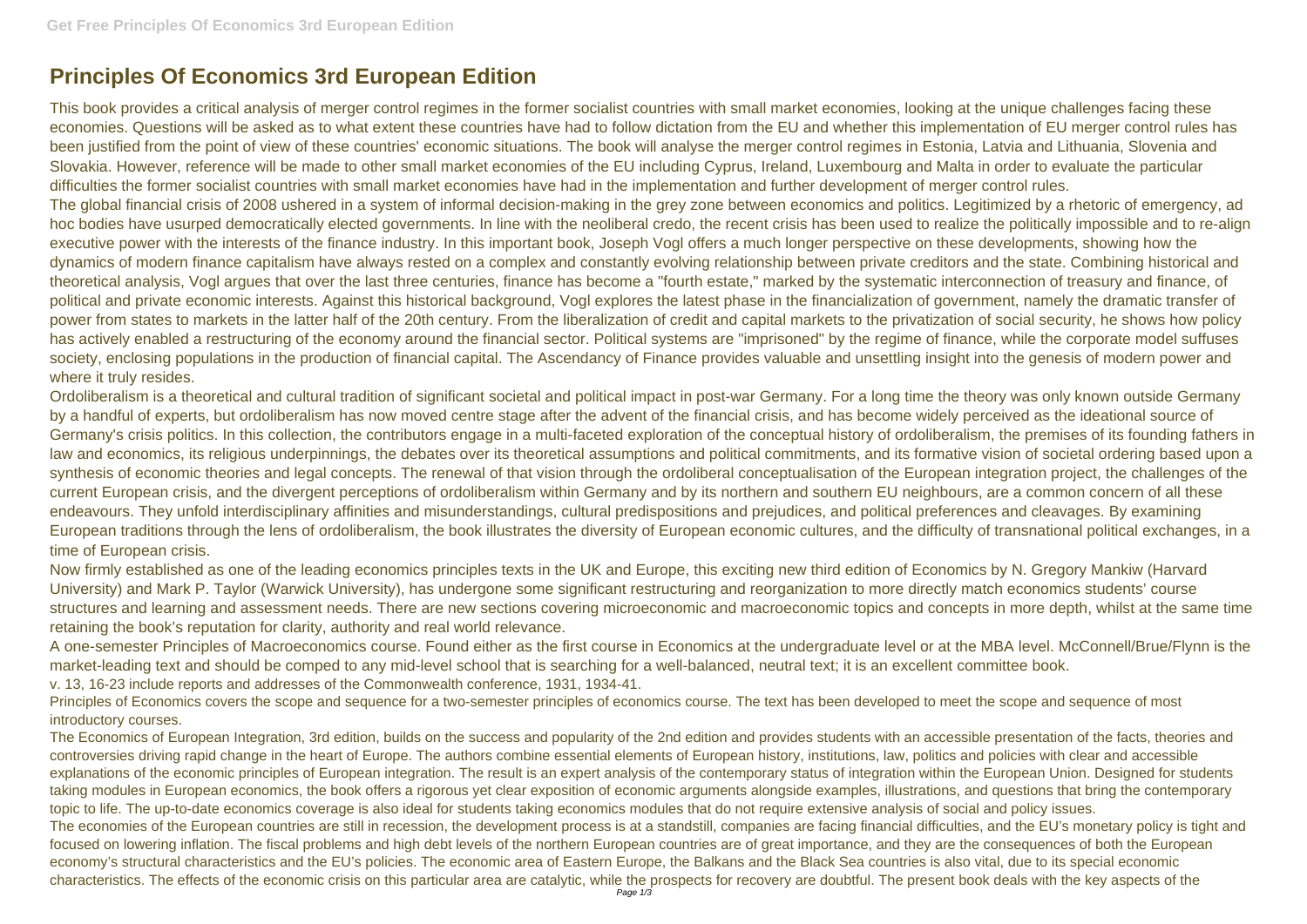economic crisis in Europe, especially focusing on southeast Europe and the Balkans. The consequences of the crisis in these countries are analyzed and suggestions for how to address the crisis are outlined.

PRINCIPLES OF ECONOMICS, Sixth Edition, became a best seller after its introduction and continues to be the most popular and widely used text in the economics classroom. Instructors found it the perfect complement to their teaching. A text by a superb writer and economist that stressed the most important concepts without overwhelming students with an excess of detail was a formula that was quickly imitated, but has yet to be matched. The sixth edition features a strong revision of content in all thirty-six chapters. Dozens of new applications emphasize the real-world relevance of economics for today's students through interesting news articles, realistic case studies, and engaging problems. The premier ancillary package is the most extensive in the industry, using a team of instructors/preparers that have been with the project since the first edition. The text material is again fully integrated into Aplia, the best-selling online homework solution. I have tried to put myself in the position of someone seeing economics for the first time. My goal is to emphasize the material that students should and do find interesting about the study of the economy.--N. Gregory Mankiw. Important Notice: Media content referenced within the product description or the product text may not be available in the ebook version. Each number is the catalogue of a specific school or college of the University.

With an accessible approach, the third European edition of Principles of Economics provides students with the tools to analyze current economic issues. The book is underpinned by a focus on seven Core Principles, which help students to make the link between economic theory and practice. The 'economic naturalist' approach, supported by exercises, problems and examples, encourages students to employ economics principles to understand and explain the world around them. Developed from the well-regarded US textbook by Frank and Bernanke, it presents an intuitive approach to economics and is suitable for all students taking a Principles of Economics course.

"A reference book in this area of EU competition law and a must-have companion for academics, enforcers and practitioners alike, as well as EU and national judges." Judge Nils Wahl, Court of Justice of the European Union This seminal text offers an authoritative and integrated treatment of the legal and economic principles that underpin the application of Article 102 TFEU to the behaviour of dominant firms. Traditional concerns of monopoly behaviour, such as predatory pricing, refusals to deal, excessive pricing, tying and bundling, discount practices and unlawful discrimination are treated in detail through a review of the applicable economic principles, the case law and decisional practice and more recent economic and legal writings. In addition, the major constituent elements of Article 102 TFEU, such as market definition, dominance, effect on trade and applicable remedies are considered at length. The third edition involves a net addition of over 250 pages, with a substantial new chapter on Abuses In Digital Platforms, an extensively revised chapter on standards, and virtually all chapters incorporating substantial revisions reflecting key cases such as Intel, MEO, Google Android, Google Shopping, AdSense, and Qualcomm.

The global crisis revealed that credit rating agencies (CRAs) are capable of bringing about potential distortions in the financial sector, thereby resulting in a reduction in market confidence which, in turn, influences negotiations and expectations. CRAs need to be held accountable for lack of transparency and inaccurate ratings, however the existing regulatory framework does not secure adequate investor protection. This book provides a new and important contribution to research in the area, at a crucial time in the debate around financial regulation and investment regimes.

OVERVIEW McConnell, Brue, and Flynn's Economics: Principles, Problems, and Policies is the #1 Principles of Economics textbook in the world. It continues to be innovative while teaching students in a clear, unbiased way. The 19th Edition builds upon the tradition of leadership by sticking to 3 main goals: Help the beginning student master the principles essential for understanding the economizing problem, specific economic issues, and the policy alternatives; help the student understand and apply the economic perspective and reason accurately and objectively about economic matters; and promote a lasting student interest in economics and the economy. GLOBAL EDITION Reorganized chapters to move international economics topics closer to the front of the book, including adding a web chapter into the physical textbook. New feature box and in-text examples that reflect a more global mix of countries, companies, and personalities. Globally-focused data throughout the text and figures to illustrate topics such as the uses of money, oil production in OPEC nations, and global interest rates. Updated discussion of exchange rates to focus on the euro and euro-area countries. Revised end-of-chapter material highlighting Asian, African, Central American, and European examples. 1.1 Cash Flow, Risk, Agency, Information, Investments The first volume dealt with the management of: cash flow (and the exchange of goods and services); risk; agency relationships; and information. The firm m- ages these aspects by legal tools and practices in the context of all commercial transactions. The second volume discussed investments. As voluntary contracts belong to the most important legal tools available to the firm, the second volume provided an - troduction to the general legal aspects of generic investment contracts and p- ment obligations. This volume discusses funding transactions, exit, and a particular category of decisions raising existential questions (business acquisitions). Transactions which can be regarded as funding transactions from the perspective of a firm raising the funding can be regarded as investment transactions from the perspective of an - vestor that provides the funding. Although the perspective chosen in this volume is that of a firm raising funding, this volume will simultaneously provide infor- tion about the legal aspects of many investment transactions. 1.2 Funding, Exit, Acquisitions Funding transactions are obviously an important way to manage cash flow. All vestments will have to be funded in some way or another. The firm's funding mix will also influence risk in many ways. Funding. The most important way to raise funding is through retained profits and by using existing assets more efficiently. The firm can also borrow money from a bank, or issue debt, equity, or mezzanine securities to a small group of - vestors. Principles & Practice in EU Sports Law provides an overview of EU Sports Law. In particular it assesses sporting bodies' claims for legal autonomy from the 'ordinary law' of states and international organisations. Sporting bodies insist on using their expertise to create a set of globally applicable rules which should not be deviated from irrespective of the territory on which they are applied. The application of the lex sportiva, which refers to the conventions that define a sport's operation, is analysed, as well as how this is used in claims for sporting autonomy. The lex sportiva may generate conflicts with a state or international institution such as the European Union, and the motives behind sporting bodies' claims in favour of the lex sportiva's autonomy may be motivated by concern to uphold its integrity or to preserve commercial gain. Stephen Weatherill's text underlines the tense relationship between lex sportiva and national and regional jurisdictions which is exemplified with specific focus on the EU. The development of EU sports law and its controversies are detailed, reinforced by the example of relevant legal principles in the context of the practice of sports law. The intellectual heart of the text endeavours to make a normative assessment of the strength of claims in favour of sporting autonomy, and the comparison between different jurisdictions and sports is evident. Furthermore the enduring dilemma facing